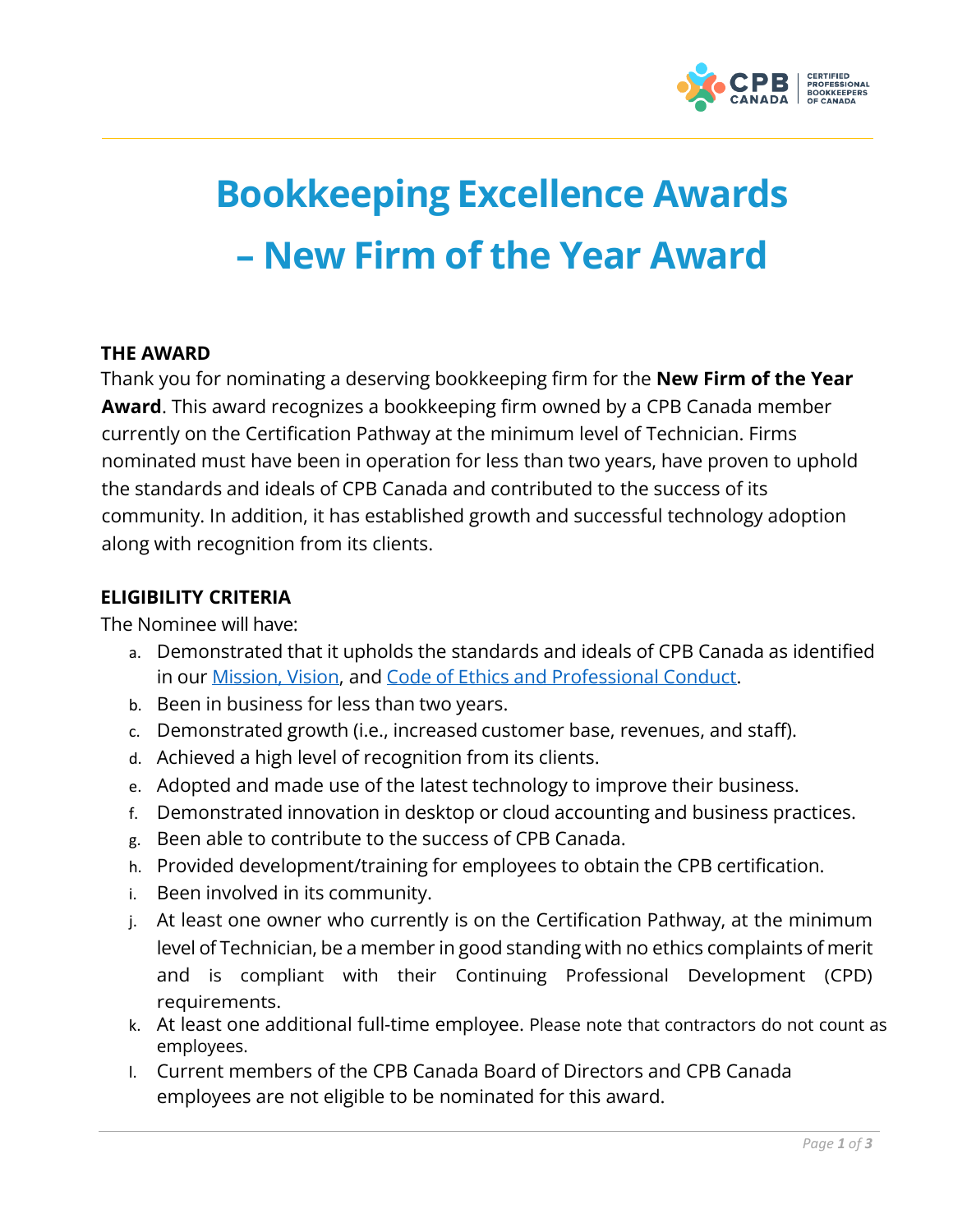

# **WHO CAN NOMINATE?**

- a. Any CPB Canada member, an employer, an employee, or customer/client of the Firm.
- b. Entities/companies that supply technology to the accounting/bookkeeping community, and their representatives, are not permitted to submit nominations.
- c. Self-nominations are permitted with supporting documentation**.**

## **PROCESS**

- a. All nominations and supporting documentation must be received by CPB Canada ahead of any prescribed deadline. The date and time of nominations are recorded, and late entries will not be accepted.
- b. The nomination will be submitted to CPB Canada via the prescribed channels for that given year.
- c. All nominations must be completed entirely, or the nomination will be eliminated from consideration.
- d. CPB Canada will provide an acknowledged receipt for each nomination submitted.
- e. The Review Panel's decision will be final.

#### **REVIEW PANEL**

CPB Canada will form a Review Panel annually to choose the New Firm of the Year Award recipient. They will consist of at least three CPB Canada members who are CPBs in good standing and not members of the current Board of Directors.

#### **ANNOUNCEMENT OF THE AWARD**

The recipient of the CPB Canada New Firm of the Year will be announced at the IGNITE Conference.

## **MAXIMUM NUMBER OF WINNERS IN ANY ONE YEAR**

No more than one (1) New Firm of the Year Award will be awarded in any given year.